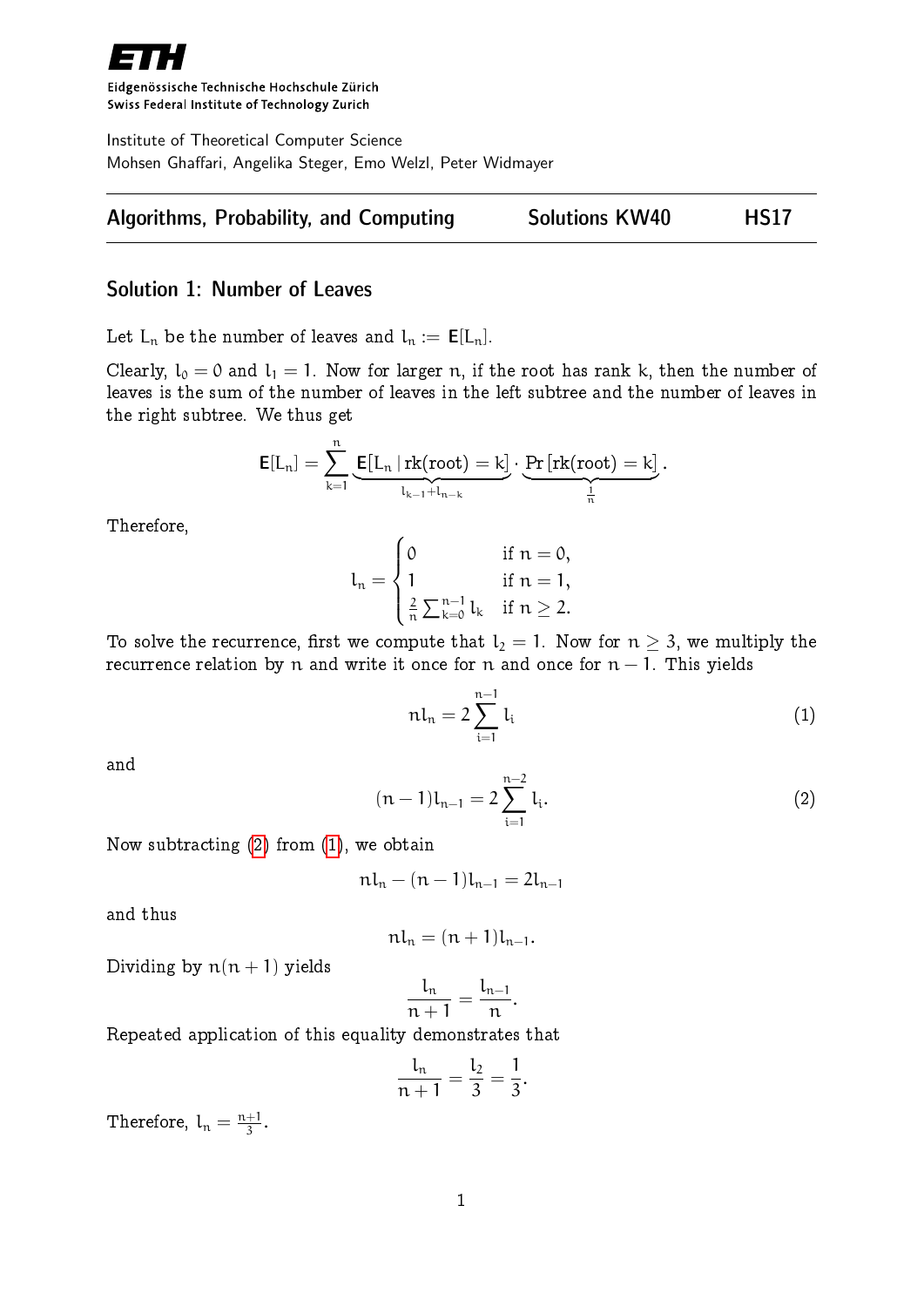### Solution 2: Random Decline

(1) 1<sup>st</sup> variant: Let  $N_n$  be the random variable for the number of numbers chosen if we start with the first number sampled u.a.r. from  $\{1..n\}$ . We introduce also  $N_0 := 0$ for convenience. Then  $E[N_0] = 0$ , and for  $n \in N$ 

$$
\underbrace{\mathsf{E}[N_n]}_{=:a_n} = \sum_{k=1}^n \underbrace{\mathsf{E}[N_n \, | \, \text{first number is } k]}_{1 + \mathsf{E}[N_{k-1}]}\cdot \underbrace{\Pr \, [\text{first number is } k]}_{=1/n}
$$

That is,

$$
\alpha_n = \begin{cases} 0 & \text{if } n = 0; \\ 1 + \frac{1}{n} \sum_{k=1}^n a_{k-1} & \text{otherwise.} \end{cases}
$$

 $E[N_n] = a_n = H_n$  for all  $n \in \mathbb{N}_0$  follows along familiar lines (compare Exercise 1.14  $(1)$ ).

 $2^{\rm nd}$  variant: Instead of going the straightforward way of setting up the recurrence and only in the end noticing that it closely resembles something we have seen before, we could have as well observed the connection to randomized search trees in the first place.

Namely, we claim that the distribution of the random set  $\mathcal{K}_n := \{k_1, k_2, \ldots, k_{N_n}\}$ resulting from the random process above is the same as the distribution of the ranks of the keys in the left spine of a randomized search tree  $T_n$  on n nodes. Recall that the left spine is defined to be the set of nodes on the path from the root to the smallest key in  $T_n$ .

To prove the claim, proceed by induction on n. For  $n = 1, K_1 = \{1\}$  always. So much for the base case. Now once we have verified for  $n>1$  that for all  $n^{\prime} < n,$  $\mathcal{K}_{n'}$  is distributed as the ranks of the keys in the left spine of  $T_{n'}$ , consider  $\mathcal{K}_n$ . The first number,  $k_1$ , is distributed uniformly among  $\{1..n\}$  as is the rank of the root of  $T_n$ , which is the first node in the left spine of  $T_n$ . Now fix a value of  $k_1$  and condition on it. Recursively, the remainder  $\mathcal{K}_n\backslash\{k_1\}$  is distributed like  $\mathcal{K}_{k_1-1}$ . By induction,  $K_{k_1-1}$  is distributed like the ranks of the keys in the left spine of  $T_{k_1-1}$ , which is in turn distributed exactly like the left subtree of  $T_n$  conditioned on the root having rank  $k_1$ , completing the induction.

With this in mind, the size  $N_n$  of the set  $K_n$  has to equal the depth of the smallest key in the corresponding  $T_n$ , plus one since the depth does not account for the root. Therefore,

$$
E[N_n] = E[D_n^{(1)}] + 1 = (H_n - 1) + 1 = H_n.
$$

 $3^{\text{rd}}$  variant: There is also a solution using indicator variables. For  $1 \leq \mathfrak{i} \leq \mathfrak{n},$  define

$$
B_n^{(i)} = \begin{cases} 1 & \text{if } i \in \mathcal{K}_n \\ 0 & \text{if } i \not\in \mathcal{K}_n \end{cases}
$$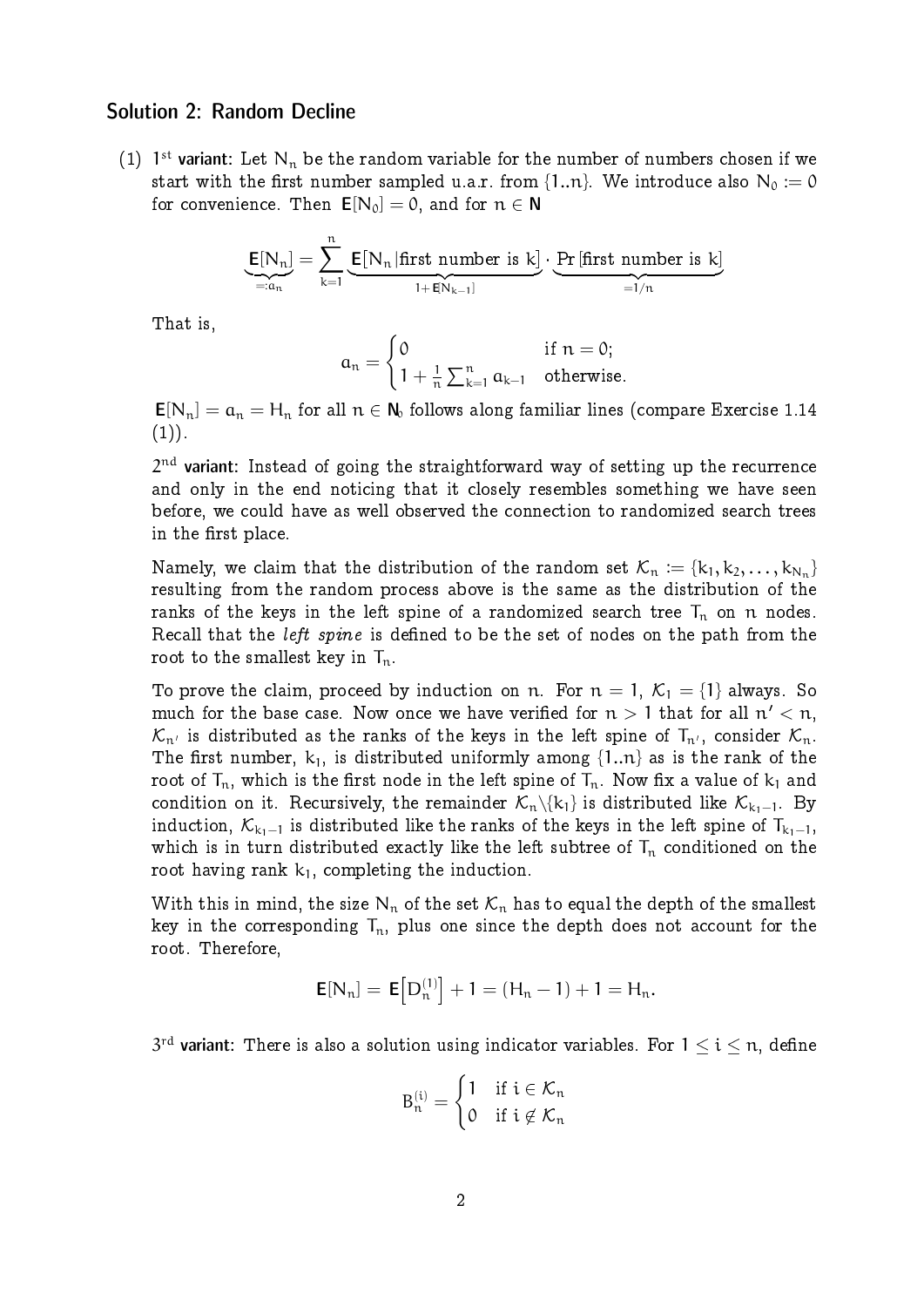and show that  $\Pr\left[\mathrm{B}_\mathfrak{n}^{(\mathfrak{i})} = 1\right] \ = \ 1/\mathfrak{i}$  by induction as follows. The base case for  $n = 1$  is trivial. Suppose we have proved for all  $n' < n$  and all  $1 \le i \le n'$  that  $\Pr\left[\texttt{B}^{(\text{i})}_{\texttt{n}'}=1\right]\;=\;1/\text{i}$  and now consider the case of  $\texttt{B}^{(\text{i})}_{\texttt{n}}$  for some i. Conditioning on  $k_1 \in \{1..i\}$ , the only way for  $i \in \mathcal{K}_n$  to occur is that  $k_1 = i$ , which happens with probability 1/i. On the other hand, if  $k_1 \in \{i + 1..n\}$ , let  $n' = k_1 - 1 < n$ and then  $\Pr\left[\mathrm{B}^{\mathrm{(i)}}_{\mathsf{n}}=1\right]\ =\ \Pr\left[\mathrm{B}^{\mathrm{(i)}}_{\mathsf{n}'}\right]$  $\Big] = 1/i$  by virtue of the induction hypothesis. Since the probability is  $1/i$  conditioning on any of the two cases, it is  $1/i$  globally. Note that, after making the observation from the  $2^{nd}$  variant,  $B_n^{(i)}$  is apparently distributed like  $\mathcal{A}^1_i$  for a randomized search tree on  $\mathfrak n$  nodes, so we could have as well saved ourselves the pain of this calculation and looked it up on page 18 of the script. We conclude that

$$
\mathsf{E}[N_n] = \mathsf{E}\!\left[\sum_{i=1}^n B_n^{(i)}\right] = \sum_{i=1}^n \mathsf{E}\!\left[B_n^{(i)}\right] = \sum_{i=1}^n \Pr\left[B_n^{(i)} = 1\right] = \sum_{i=1}^n \frac{1}{i} = H_n,
$$

as expected.

(2) 1<sup>st</sup> variant: For  $n \in \mathbb{N}$ , let  $s_n := \mathbb{E}[k_1 + k_2 + \ldots + k_{N_n}]$  be the sum we are after. Define, for convenience,  $s_0 := 0$ . Conditioning on  $k_1 = i$  for some  $1 \le i \le n$ , we obviously have  $s_n = i + s_{i-1}$ . Therefore

$$
s_n=\sum_{i=1}^n\left(i+s_{i-1}\right)\frac{1}{n}=\frac{1}{n}\binom{n+1}{2}+\frac{1}{n}\sum_{i=1}^ns_{i-1}=\frac{n+1}{2}+\frac{1}{n}\sum_{i=1}^ns_{i-1}
$$

for  $n > 1$ . The usual procedures (multiplication by n and subtracting the recursion identity for  $n-1$  instead of n) leads to  $s_n = 1 + s_{n-1}$  for  $n \ge 2$ . Since  $s_1 = 1$ , this yields  $s_n = n$  for all  $n \in \mathbb{N}_0$ .

 $2^{\rm nd}$  variant: An alternative way follows the  $3^{\rm rd}$  variant for (i) where we have proved that  $\mathsf{E}\bigl[\mathsf{B}_\mathfrak{n}^{(\mathfrak{i})}\bigr]=1/\mathfrak{i}.$  Clearly, we can obtain  $s_\mathfrak{n}$  as

$$
s_n = \mathsf{E}\!\left[\sum_{i=1}^{N_n}k_i\right] = \mathsf{E}\!\left[\sum_{i=1}^nB_n^{(i)}i\right] = \sum_{i=1}^n\,\mathsf{E}\!\left[B_n^{(i)}\right]\!i = \sum_{i=1}^n\frac{1}{i}i = n.
$$

#### Solution 3: Maximum Expectation vs. Expected Maximum

(a) If we are allowed to have the variables depend on one another, this task is not too difficult. Just make sure that there is always one random variable taking value n. For example, consider a probability space with a random variable I which takes a value from  $\{1..n\}$  uniformly at random. Then define the  $\{X_i\}_{i\in\{1..n\}}$  as follows:

$$
X_i:=\begin{cases}n & \text{if }I=i,\\0 & \text{else.}\end{cases}
$$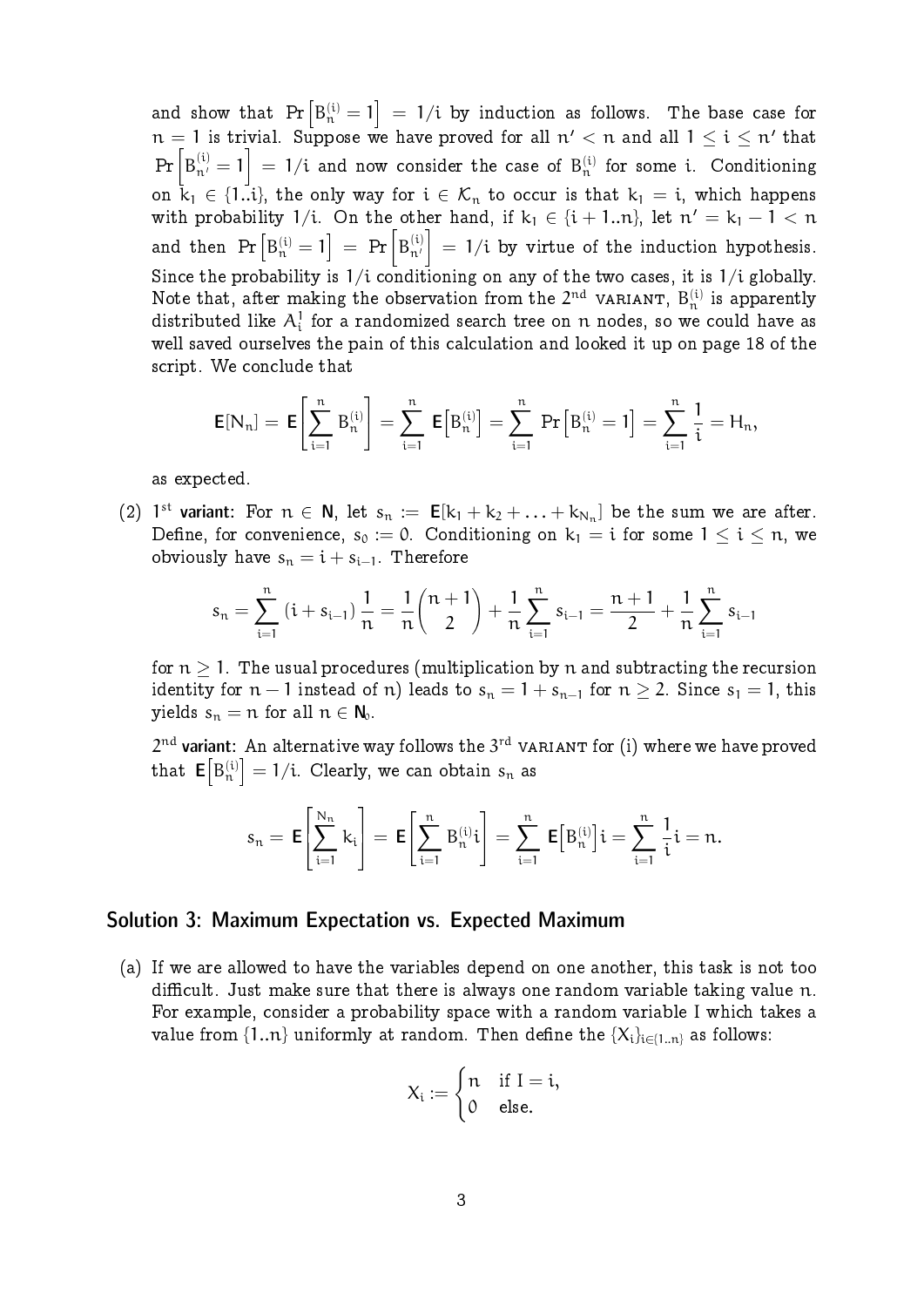This way, obviously each  $X_i$  takes value 0 with probability  $1 - 1/n$  and value n with probability  $1/n$  which makes for an expectation of  $E[X_i] = 1$ , independent of n. On the other hand, we clearly have max<sub>i</sub>  $X_i = n$  with probability 1 and therefor  ${\sf E}[\max_{\mathfrak i} \raisebox{2pt}{\rm X}_{\mathfrak i}]=\mathfrak n$  as required.

(b) If we are not allowed to introduce dependencies among the variables, the task gets slightly more difficult. We claim that the dependencies in example (a) were not really necessary and that the following definition of  ${X_i}_{i\in{1..n}}$  serves the purpose:

$$
X_i:=\begin{cases}2n & \text{with probability }1/n\\0 & \text{with probability }1-1/n,\end{cases}
$$

where the  $X_i$  are i.i.d. (independent and identically distributed).  $E[X_i]$  is just constantly larger than in (a): we have an expectation of exactly 2. Now however, we are left with the task of estimating  ${\sf E}[\max_i X_i].$  Clearly, we have

<span id="page-3-0"></span>
$$
\max_i X_i = \begin{cases} 2n & \text{if } \exists i: X_i = 2n \\ 0 & \text{else.} \end{cases}
$$

Thus  $\mathsf{E}[\max_i X_i] = 2n \cdot \Pr[\exists i : X_i = 2n]$ . We must now calculate this probability. To this end, we observe that

$$
\Pr[\exists i: X_i = 2n] = 1 - \Pr[\forall i: X_i = 0] = 1 - \left(1 - \frac{1}{n}\right)^n.
$$
 (3)

If we can prove that this amount is sufficiently bounded from below by then we are done. Indeed, from the well-known inequality  $\forall x : 1 + x \leq e^x$  we get that

$$
1 - \frac{1}{n} \le e^{-1/n}
$$

$$
\left(1 - \frac{1}{n}\right)^n \le e^{-1}.
$$
 (4)

Combining [\(3\)](#page-3-0) and [\(4\)](#page-3-1) yields

<span id="page-3-1"></span>and therefore

$$
\Pr\left[\exists i: X_i=2n\right]\geq 1-e^{-1}
$$

and therefore  $\mathsf{E}[\max_i X_i] \geq (1 - e^{-1})2n > n$ , as required.

# Solution 4: Size of Subtrees

(1) Clearly this follows from  $(2)$ , so a valid way to proceed is to solve  $(2)$  first. But there is in fact a stronger relation between the two quantities. In fact, we claim that

$$
\sum_{i=1}^n\,W_n^{(i)}=n+\sum_{i=1}^n\,D_n^{(i)}
$$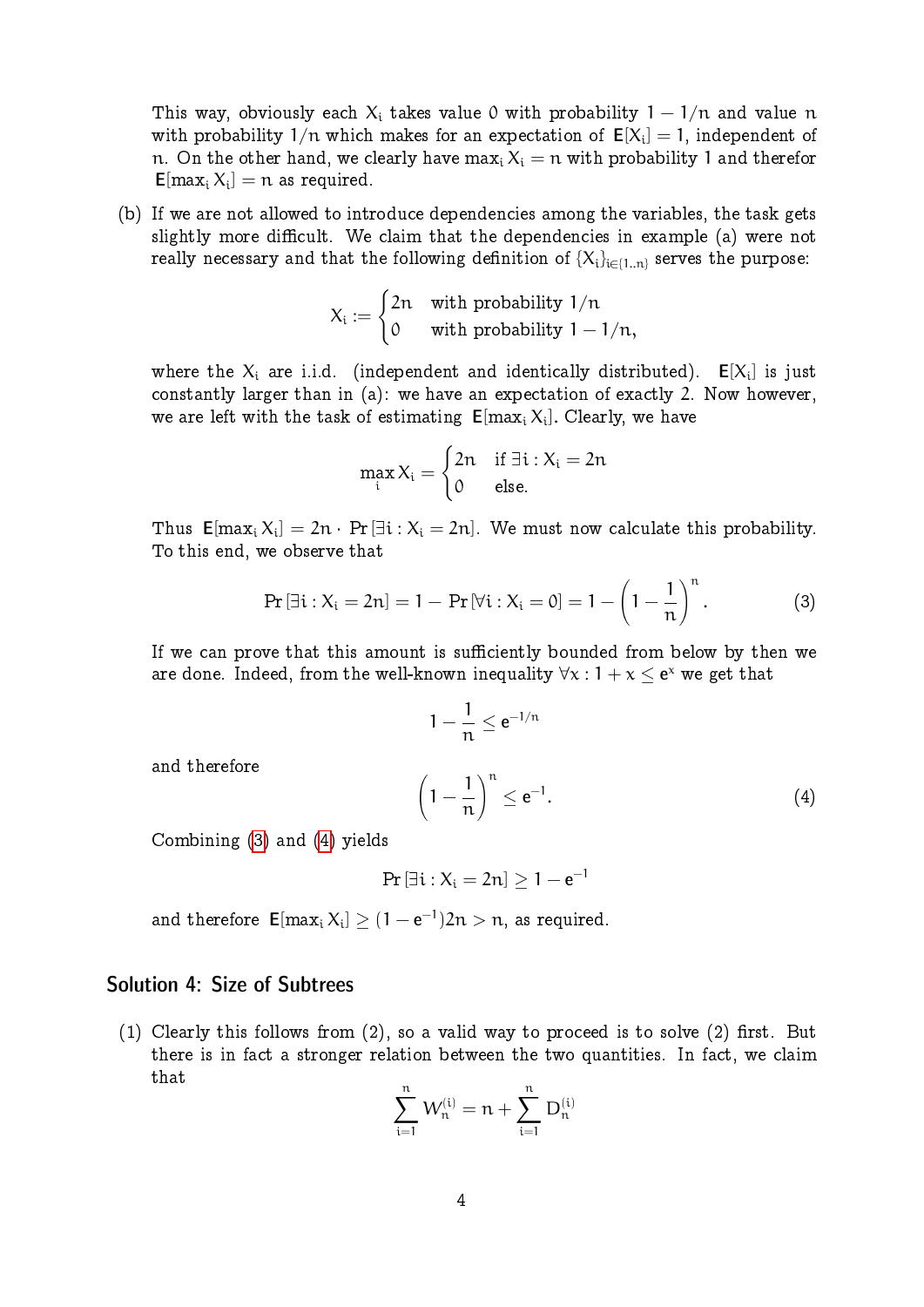so these are the exact same random variables, i.e. they map every binary search tree to the same number.

There are several ways to see this. One of them is the counting argument described in the script, where each node has an account, node i starting with a balance of  $D_n^{(i)} + 1$ , then each node 'travels' from its position along the path to the root and leaves one coin at every node it visits, resulting in every node having a balance of  $\mathcal{W}_n^{(i)}$  in the end (for the details, please see Section 1.5 in the script).

Another way to prove it is by using the usual indicator variables  $A_i^j$  $i$ . We clearly have

$$
\begin{array}{rcl} W_n^{(i)} & = & \displaystyle \sum_{j=1}^n A_j^i \\[0.2cm] D_n^{(i)} & = & \displaystyle \left( \sum_{j=1}^n A_i^j \right) - 1. \end{array}
$$

Therefore

$$
\begin{array}{lcl} \sum\limits_{i=1}^{n}W_{n}^{(i)} & = & \sum\limits_{i=1}^{n}\sum\limits_{j=1}^{n}A_{j}^{i}\\ \sum\limits_{i=1}^{n}D_{n}^{(i)} & = & \sum\limits_{i=1}^{n}\left(\left(\sum\limits_{j=1}^{n}A_{i}^{j}\right)-1\right)=\left(\sum\limits_{i=1}^{n}\sum\limits_{j=1}^{n}A_{i}^{j}\right)-n,\end{array}
$$

from which the desired equality follows by inverting the order of summation (even without knowledge of the distribution of  $A_i^j$ i ).

(2) We observe  $W_n^{(i)} = \sum_{j=1}^n A_j^i$ . We employ  $E[A_j^i] = E[A_i^i]$  $\begin{bmatrix} \dot{\mathfrak{j}} \end{bmatrix}$  (cf. Lemma 1.5 in the script) and so

$$
\hbox{\bf E}\big[W_n^{(i)}\big]=\sum_{j=1}^n\ \hbox{\bf E}\big[A_j^i\big]=\sum_{j=1}^n\ \hbox{\bf E}\big[A_i^j\big]=1+\ \hbox{\bf E}\big[D_n^{(i)}\big]\ .
$$

Thus, these variables, too, happen to have the same expectation. Note that contrary to what we observed for (1),  ${\color{black} W_{\textrm{n}}^{(\textrm{i})}}$  and  $1+{\color{black} \mathrm{D_{n}^{(\textrm{i)}}}}$  are  $\textit{not}$  the same random variables, they are not even identically *distributed*. That they are not equal is trivial. To find a mismatch in the distributions, for instance consider  $\Pr\left[\mathcal{W}_\mathfrak{n}^{(1)}=\mathfrak{n}\right]$  and  $\Pr\left[1 + \mathrm{D}^{(1)}_{\mathfrak{n}} = \mathfrak{n} \right].$  For the subtree size,  $\mathcal{W}^{(1)}_{\mathfrak{n}} = \mathfrak{n}$  iff the smallest key becomes the root, therefore

$$
\Pr\left[W_n^{(1)}=n\right]=\Pr\left[\mathrm{rk}(\mathrm{root})=1\right]=\frac{1}{n}.
$$

For the depth, the smallest key can have depth  $n-1$  only in one specific case, namely when the left spine of the tree contains all available nodes, thus when the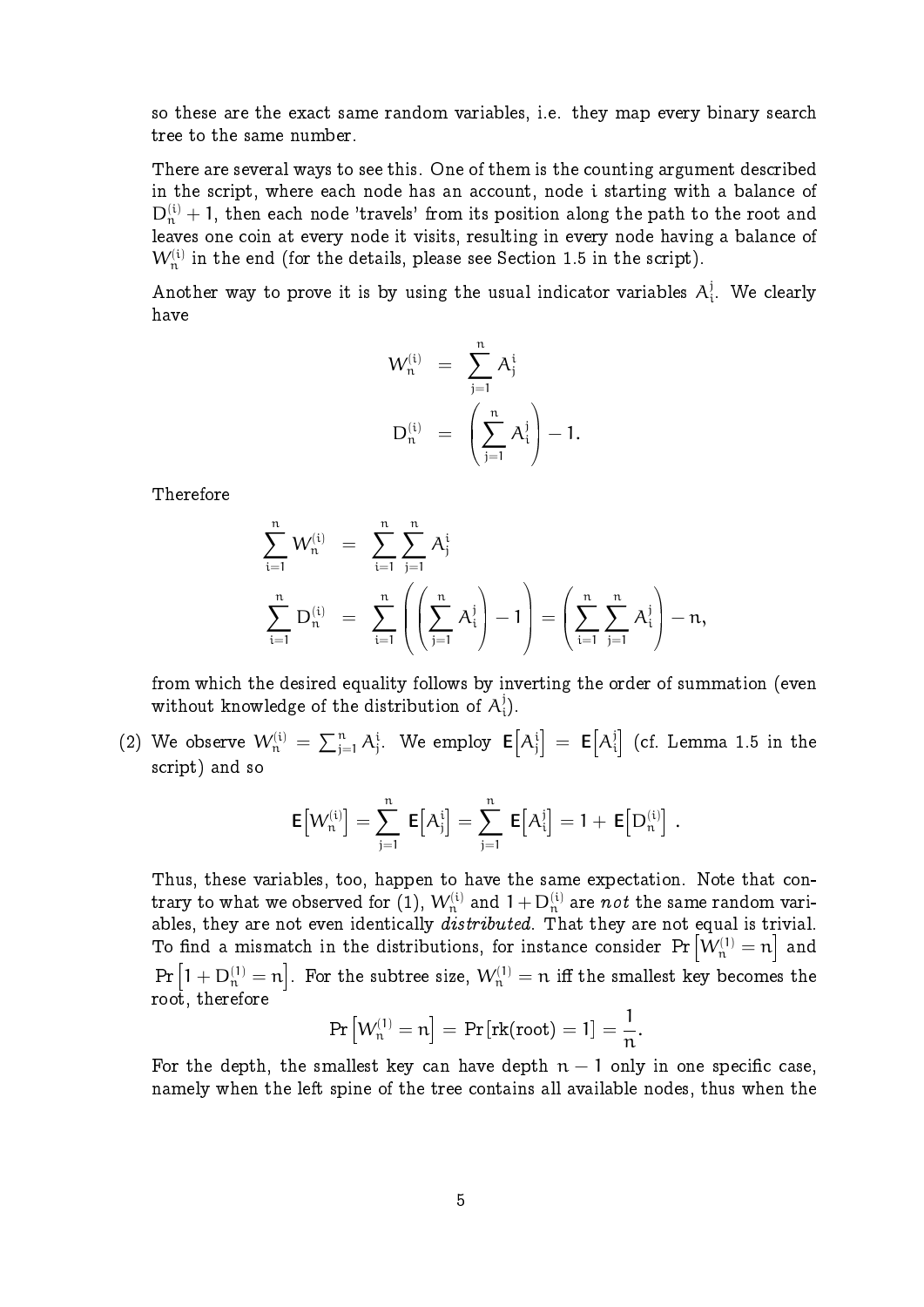tree is a path, each node being the left child of its parent. By Lemma 1.1, the probability of such a tree is  $1/n!$ , hence

$$
Pr\left[1 + D_n^{(1)} = n\right] = Pr\left[\text{left spine has } n \text{ nodes}\right] = 1/n!
$$

and thus the two distributions cannot be identical.

(3) For all i, we have  $1 \leq W_n^{(i)} \leq n$ . There has to be one node that is the root, which has  $n$  nodes in its subtree. Consequently,  $\max\{W_n^{(i)}|i\in\{1..n\}}=n,$  always, and so

$$
\textbf{E}\!\left[\max_{i=1}^n W_n^{(i)}\right]=n.
$$

Again, we can look at the related expression for the depth. There, we know from Section 1.3 in the script that

$$
\mathsf{E}\!\left[\max_{i=1}^n\left(1+D_n^{(i)}\right)\right]\leq 1+4.312\ln n,
$$

yielding another proof for the two distributions to be unequal. Please note as well that the max-operator does not commute with the expectation, as for instance in the present example,

$$
\max_{i=1}^n \, \mathsf{E}\bigl[W_n^{(i)}\bigr] = \max_{i=1}^n \, \mathsf{E}\bigl[1+D_n^{(i)}\bigr].
$$

So we see that expectations of maxima can differ quite significantly from maxima of expectations.

# Solution 5: Advanced Recurrences

(a) We use the transformation  $b_n := \log a_n$  for all n. Note that  $\forall n : a_n > 1$  is evident from the recurrence relation, therefore the transformation is bijective and does not introduce any spurious solutions. Now we have

$$
b_n=\begin{cases}1 & \text{if }n=1,\\ 2+\sum_{j=1}^{n-1}b_j & \text{if }n\geq 2.\end{cases}
$$

We note that this is the recurrence from Exercise 5 (2) from KW39. The solution there was

$$
b_n = \begin{cases} 1 & \text{if } n = 1, \\ 3 \cdot 2^{n-2} & \text{if } n \geq 2. \end{cases}
$$

Therefore

$$
\alpha_n=\begin{cases} 2 & \text{if }n=1,\\ 8^{2^{n-2}} & \text{if }n\geq 2.\end{cases}
$$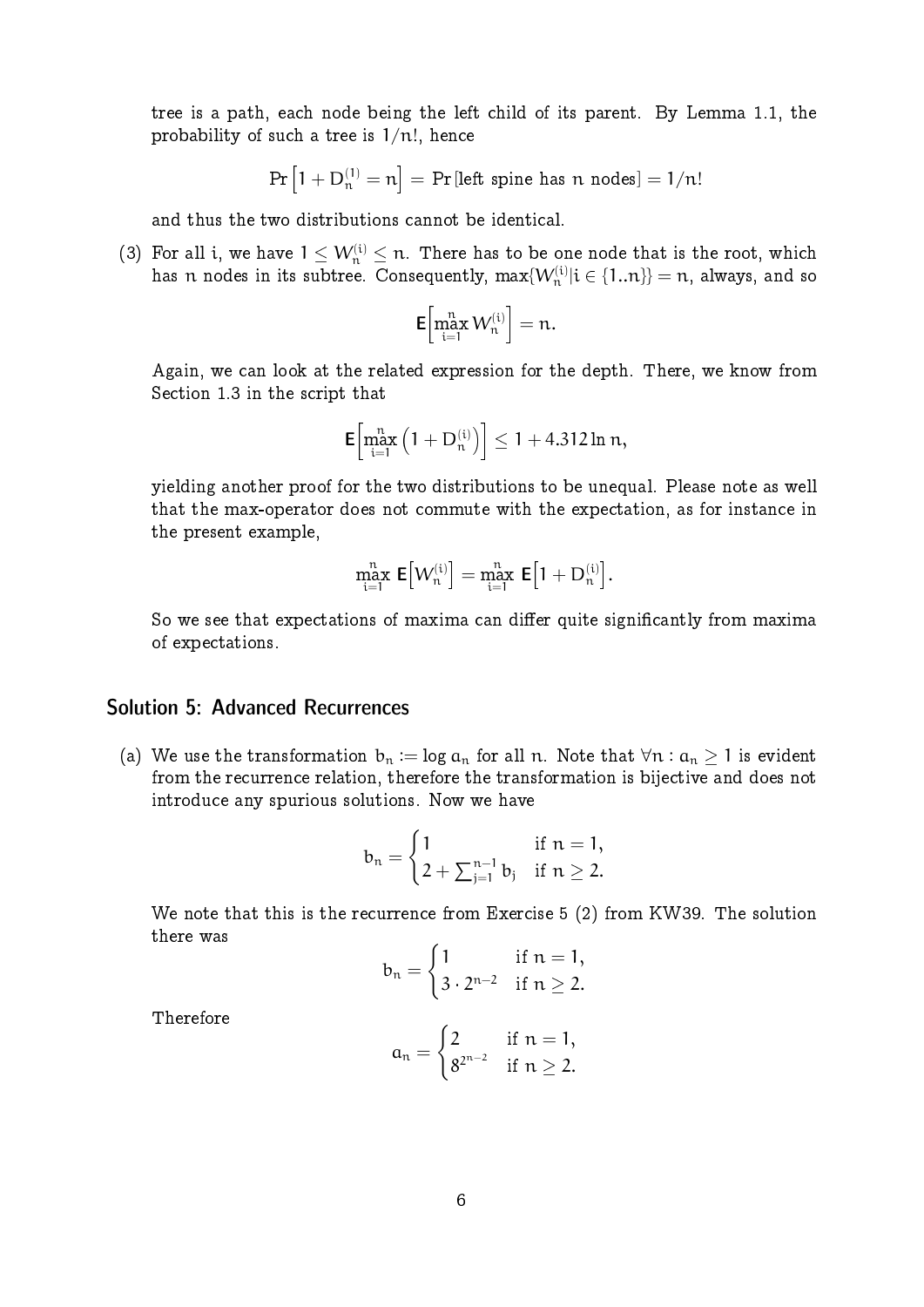(b) Subtracting the recurrence for n and  $n-1$  (for  $n > 2$ ), we obtain

$$
b_n-b_{n-1}=2(-1)^nb_{n-1},\\
$$

or equivalently

$$
b_n = (2(-1)^n + 1)b_{n-1}
$$

for  $n \geq 2$ . Expanding the multiplication, we get

$$
b_n=\begin{cases} 3^{n/2}(-1)^{n/2-1}b_1&\text{for $n$ even,}\\ (-3)^{(n-1)/2}b_1&\text{for $n$ odd.}\end{cases}
$$

Together with  $b_1 = 1 + 2(-1)7 = -13$ , this yields the final result

$$
b_n=\begin{cases} 13(-3)^{n/2} & \text{for $n$ even,}\\ -13(-3)^{(n-1)/2} & \text{for $n$ odd.}\end{cases}
$$

for  $n > 2$ .

(c) As the hint suggests, in such a case, we proceed by coming up with a conjecture and demonstrating its correctness via induction. Let us have a look at the first few numbers of the sequence:

$$
1, 3, 3, 7, 7, 15, 15, 31, 31, \dots
$$

We notice that in every second step, the number doubles and increases additionally by one whilst every other step it does not change. In writing, we conjecture that

$$
c_n = \begin{cases} 2^{n/2+1} - 1 & \text{if } n \text{ is even} \\ 2^{(n+1)/2+1} - 1 & \text{if } n \text{ is odd.} \end{cases}
$$

To be sure that we are correct, an induction is now needed. The base cases for  $n = 0, 1, 2$  are easily verified. Then for  $n \geq 3$ , if the induction hypothesis holds, then if n is even,

$$
c_n = 2^{n/2+1} - 1 + 2 \cdot 2^{(n-2)/2+1} - 2 - 2 \cdot 2^{(n-2)/2+1} + 2 = 2^{n/2+1} - 1
$$

and if it is odd

$$
c_n = 2^{(n-1)/2+1} - 1 + 2 \cdot 2^{(n-1)/2+1} - 2 - 2 \cdot 2^{(n-3)/2+1} + 2 = 2^{(n+1)/2+1} - 1,
$$

as claimed. So far for the mandatory part.

REMARK. Sometimes it is not so easy to find the right conjecture, after all, the recursion might bring forth a much more intricate pattern. Let us sketch how it is possible to come up with a good conjecture in a way that is rather generic (works for other recursions of a similar type too).

If a recursion is linear as in our example (i.e. of the form  $c_n = a_1c_{n-1} + a_2c_{n-2}$  + ... +  $a_kc_{n-k}$  with constant coefficients  $a_j$ , then we expect the solution to be a